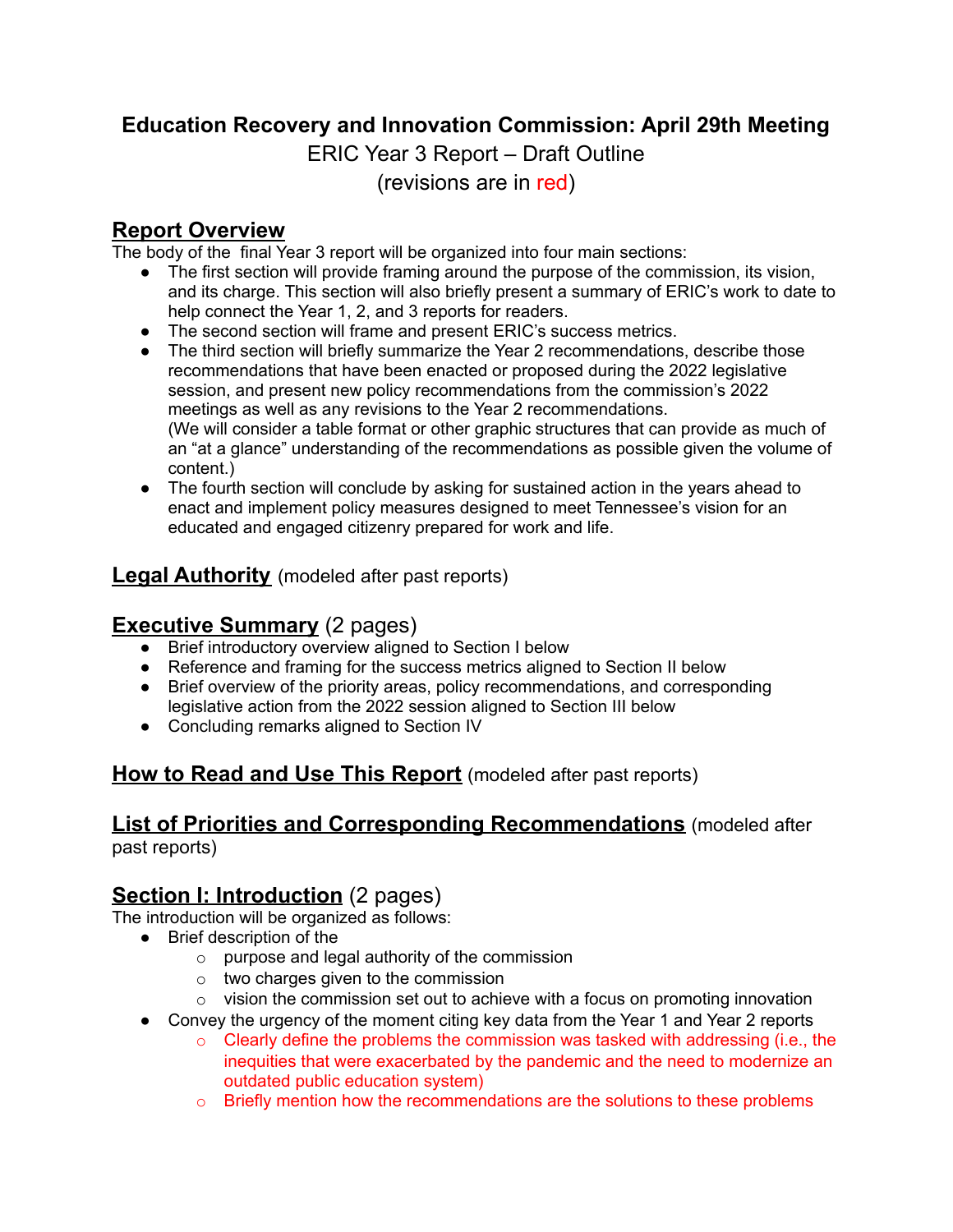#### and how the success metrics will show if those solutions are working

- Describe what addressing the nine priority areas laid out by the commission can lead to
	- o Foreshadow the success metrics that will be presented in the following section
	- $\circ$  Foreshadow that legislators have already started to take up several of the commission's recommendations during the 2022 legislative session
- Assert that for the commission's full vision to be effectively realized, sustained legislative action in the coming years must be coupled with strong implementation from the executive agencies tasked with implementing the commission's recommendations
- Describe the fundamental policy infrastructure that needs to be in place in order for the potential outcomes associated with the recommendations to be realized
	- $\circ$  Adequate school funding that allow educators to meet the needs of their students
	- o Continuous investments in improving educator and school leader quality
	- o Effective intra-agency and cross-system collaboration and coordination
	- $\circ$  Strong accountability mechanisms that ensure public funds are used effectively
	- $\circ$  Sustained, collaborative partnerships between K-12, postsecondary, and industry
- Conclude with what success will look like if the commission's vision is realized
- The introduction will conclude with a roadmap for the rest of the Year 3 report

(The first section will also include a sidebar that presents a brief summary of the commission's activities, including a brief description of the

- Year 1 report and its overarching findings
- Year 2 report and its focus on presenting the majority of the recommendations
- purpose of the Year 3 report, which is to present additional policy recommendations, connect all three reports for the legislature, and provide a vision for how state legislators can leverage the work of ERIC moving forward
- evidence and experts that the commission used to formulate their recommendations)

#### **Section II: Measuring Success for Tennesseans** (2 pages)

This section will be approximately 2 pages and include the following:

- Frame the purpose of the success metrics and how they should be used
- Describe how the success metrics were developed
- Present the success metrics in table format

#### **Section III: ERIC's Policy Recommendations** (10-11 pages)

**Overview**: This section will (a) recap the nine priority areas, (b) describe enacted or proposed legislation from the 2022 session that are aligned with the specific recommendations from the Year 2 report, and (c) present new policy recommendations from the commission's 2022 meetings as well as any revisions to the Year 2 recommendations.

#### *Organizational Structure:*

Section III will begin with:

- A brief description of the approach the commission took to crafting recommendations and how the approach/recommendations align to the overall vision
- A brief overview of the nine priority areas
- A brief 2-3 sentence recap of ERIC's presentations to state legislators

The remainder of section III will be organized by the two charges given to the commission. The first charge was to close educational gaps — many of which existed prior to COVID and were exacerbated by school closures during COVID. The second charge was to modernize the state's